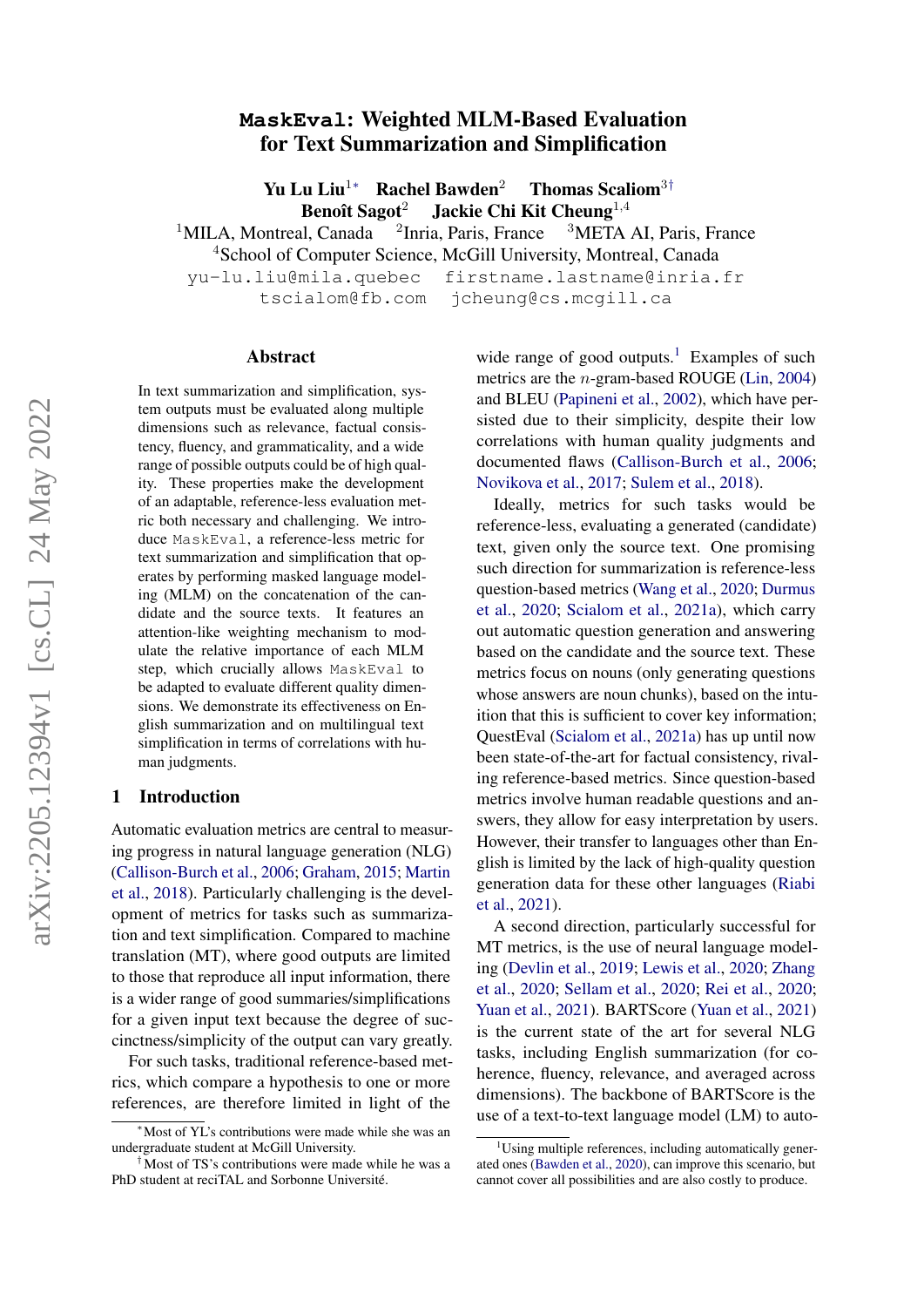<span id="page-1-1"></span>

Figure 1: Illustration of the MaskEval framework, which consists of two steps: (i) masked language modeling (MLM) and (ii) score aggregation. More details are provided in Section [3.](#page-3-0)

regressively score one text (e.g. a candidate) given another (e.g. the source or the reference). This provides the means to exploit the LM for the task for which it was trained, whilst conditioning on either a reference or a source text. It could also be adapted to the multilingual setting, thanks to the availability of multilingual LMs, and can be used in a reference-less setting.

We use these ideas to develop a new metric, MaskEval, designed to be reference-less and easily transferable to the multilingual setting. Similarly to BARTScore, it relies on neural language modeling, but provides several improvements: (i) better modeling of the relationship between the source and candidate text by replacing autoregressive decoding with masked language modeling (MLM) over both the candidate and source text, inspired by the translation modeling objective (TLM) of XLM [\(Lample and Conneau,](#page-10-5) [2019\)](#page-10-5), and (ii) learned weights that allow MaskEval to give more importance to words that play a bigger role in the quality of the output (depending on the evaluated dimension). This second improvement also makes it possible to (i) analyze the contribution of certain words, injecting some interpretability into the metric and (ii) selectively mask inputs to reduce the computational cost of the metric.

Our contributions can be summarized as follows:

• We introduce a reference-less metric, MaskEval, for text transformation tasks, based on a modified MLM framework and a novel learned weighter that weights the

contribution of words to the final score. Our code will be made publicly available; $<sup>2</sup>$  $<sup>2</sup>$  $<sup>2</sup>$ </sup>

- We evaluate MaskEval on English summarization, surpassing the best previous questionbased metric [\(Scialom et al.,](#page-11-5) [2021a\)](#page-11-5) in three out of four dimensions, and the best previous LM-based metric [\(Yuan et al.,](#page-12-2) [2021\)](#page-12-2) in factual consistency and fluency;
- We show that MaskEval, trained on summarization data, transfers well to the task of simplification, and despite the weighter being trained on English only, transfer is also possible to multilingual simplification.

#### 2 Related Work

Current metrics for summarization and simplification are either reference-based (i.e. they involve comparing an automatically produced hypothesis to the reference text) or reference-less (i.e. they evaluate based on the source text and no reference text). While n-gram-based reference-based metrics such as ROUGE [\(Lin,](#page-11-1) [2004\)](#page-11-1) and BLEU [\(Pap](#page-11-2)[ineni et al.,](#page-11-2) [2002\)](#page-11-2) are perhaps the most established in NLG, two more recent approaches have been shown to provide better correlations with human judgments of quality: those based on pre-trained neural LMs and those based on question generation and answering.

<span id="page-1-0"></span><sup>2</sup><https://github.com/YuLuLiu/MaskEval>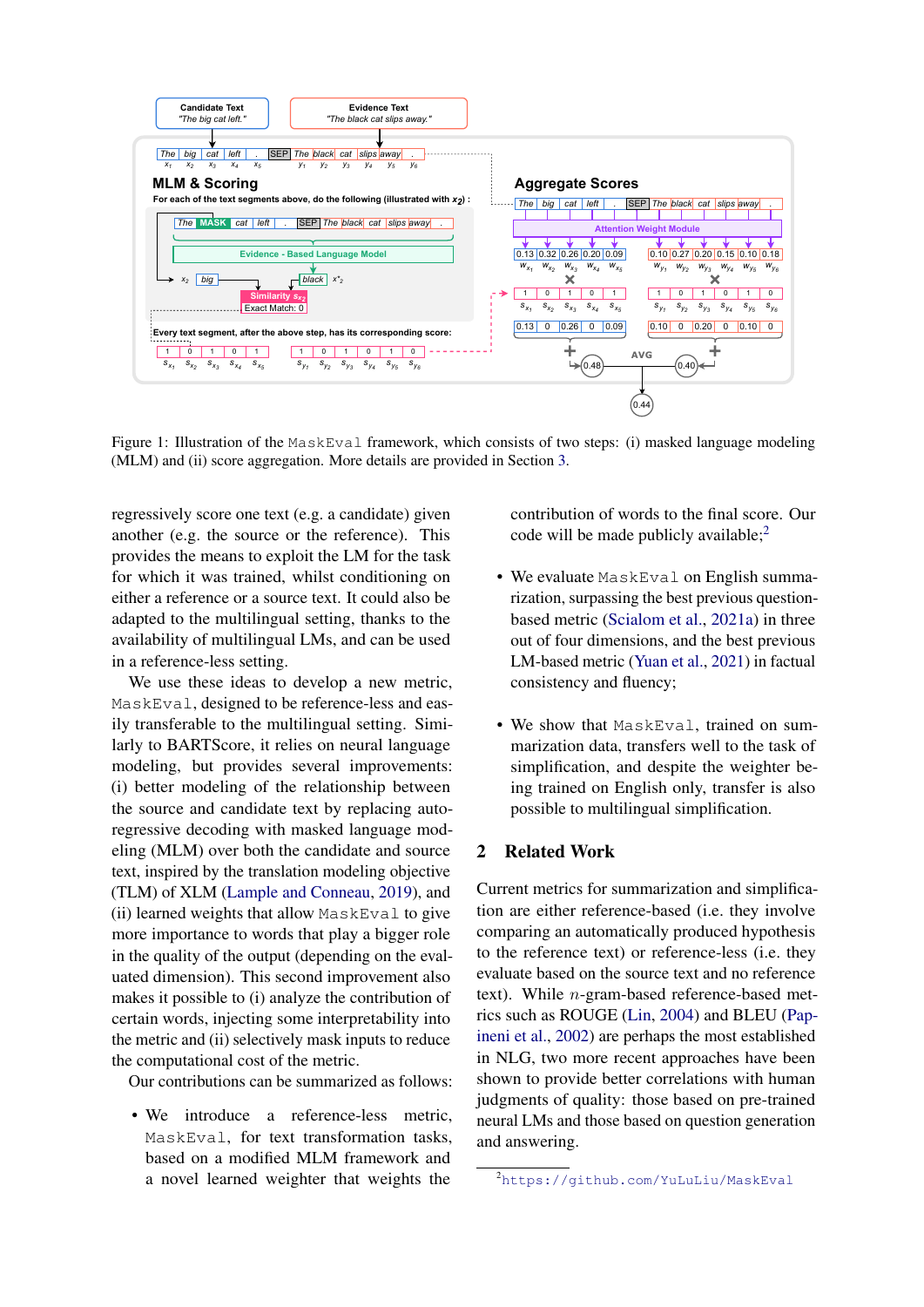LM-based metrics Pretrained LMs have been used in different ways: (i) by comparing aligned token-level embeddings between the candidate and reference text, for example BERTScore [\(Zhang](#page-12-1) [et al.,](#page-12-1) [2020\)](#page-12-1) and MoverScore [\(Zhao et al.,](#page-12-3) [2019\)](#page-12-3), (ii) by fine-tuning them either to directly reproduce human quality judgments, as with BLEURT [\(Sel](#page-11-7)[lam et al.,](#page-11-7) [2020\)](#page-11-7) and COMET [\(Rei et al.,](#page-11-8) [2020\)](#page-11-8) or to rerank pairs of candidate texts, as with another version of COMET [\(Rei et al.,](#page-11-8) [2020\)](#page-11-8) and (iii) by exploiting text-to-text pretrained LMs to score the candidate and reference texts, as with BARTScore [\(Yuan et al.,](#page-12-2) [2021\)](#page-12-2), in a similar way to PRISM [\(Thompson and Post,](#page-11-9) [2020\)](#page-11-9), which relies on multilingual paraphrasing as opposed to an LM.

LM-based metrics have provided significant gains over traditional metrics, particularly in MT [\(Zhang et al.,](#page-12-1) [2020;](#page-12-1) [Zhao et al.,](#page-12-3) [2019;](#page-12-3) [Sellam et al.,](#page-11-7) [2020;](#page-11-7) [Rei et al.,](#page-11-8) [2020;](#page-11-8) [Yuan et al.,](#page-12-2) [2021\)](#page-12-2), although some of them (e.g. BERTScore) have been shown to be poorly adapted to summarization [\(Scialom](#page-11-10) [and Hill,](#page-11-10) [2021\)](#page-11-10). Concerning learned metrics, the method has not been adapted to other tasks to the best of our knowledge due to data paucity; while there are hundreds of thousands of human annotations for MT, it is not the case for other tasks such as summarization and simplification.

Both BARTScore and PRISM formulate the evaluation task as text generation, where the score is based on the log probability of one text (e.g. the candidate text) being auto-regressively generated given the other text (e.g. the source or reference text). BARTScore proposes different versions to capture different aspects (e.g. scoring the hypothesis based on the source for faithfulness, the reference based on the hypothesis for recall, etc.), and they also introduce some additional improvements by fine-tuning on summarization and paraphrasing data and by prompt-tuning. BARTScore reports good correlations with human judgments for English summarization, and shows good potential to be applicable to other languages, since its LM could be replaced by one in another language or a multilingual one, a direction we follow in this paper. It also has a few potential disadvantages with respect to the way in which one text is scored based on the other: (i) the model is autoregressive, and therefore, while the text being score is conditioned on the entirety of the other text, it is only conditioned on the left context of itself and (ii) it uses a uniform weighting scheme, assign-

ing an equal importance to each generation step (alternative weighting schemes were reported to give lower results). We seek to solve both of these disadvantages with MaskEval, by (i) replacing auto-regressive generation with successive masked language modeling (MLM), with prediction conditioned on both the candidate text and the source text, inspired by the translation language modeling (TLM) objective of XLM [\(Lample and Conneau,](#page-10-5) [2019\)](#page-10-5) and (ii) learning a weighter to attribute varying importance to different words in the texts.

Question-based metrics A parallel direction is the development of question-based metrics [\(Eyal](#page-10-6) [et al.,](#page-10-6) [2019;](#page-10-6) [Scialom et al.,](#page-11-11) [2019;](#page-11-11) [Durmus et al.,](#page-10-2) [2020;](#page-10-2) [Wang et al.,](#page-12-0) [2020;](#page-12-0) [Scialom et al.,](#page-11-5) [2021a\)](#page-11-5), where the idea is to automatically generate and then answer questions based on the candidate and either the source or reference text. The answers to the questions are nouns extracted from the texts. The better the hypothesis, the more successful automatic question generation will be and also the subsequent prediction of answers.

As with BARTScore, different versions exist depending on which texts the questions/answers are conditioned on: [Eyal et al.](#page-10-6) [\(2019\)](#page-10-6) generate questions using the reference, [Scialom et al.](#page-11-11) [\(2019\)](#page-11-11) created a recall-oriented (and reference-less) metric by instead using the source document (it measures the amount of information in the source document present in the evaluated text) and [Wang et al.](#page-12-0) [\(2020\)](#page-12-0) and [Durmus et al.](#page-10-2) [\(2020\)](#page-10-2) proposed a precisionoriented version where the questions are generated based on the candidate text, and asked based on its source document. With QuestEval, [Scialom](#page-11-5) [et al.](#page-11-5) [\(2021a\)](#page-11-5) unified both approaches enabling further improvement. Most of the proposed metrics based on question-answering have targeted summarization. QuestEval has also been adapted to other tasks such as simplification [\(Scialom et al.,](#page-11-12) [2021b\)](#page-11-12), image captioning [\(Lee et al.,](#page-10-7) [2021\)](#page-10-7) and data-to-text [\(Rebuffel et al.,](#page-11-13) [2021\)](#page-11-13), while [Honovich](#page-10-8) [et al.](#page-10-8) [\(2021\)](#page-10-8) proposed a similar metric for dialogue. QuestEval is currently the best question-based metric for summarization, producing state-of-the-art scores for factual consistency, which is a particularly challenging dimension, and also shows good correlations with human judgments for simplification [\(Scialom et al.,](#page-11-12) [2021b\)](#page-11-12). One of the major advantages of question-based metrics is the fact that they are interpretable, producing human readable questions and answers, which can offer in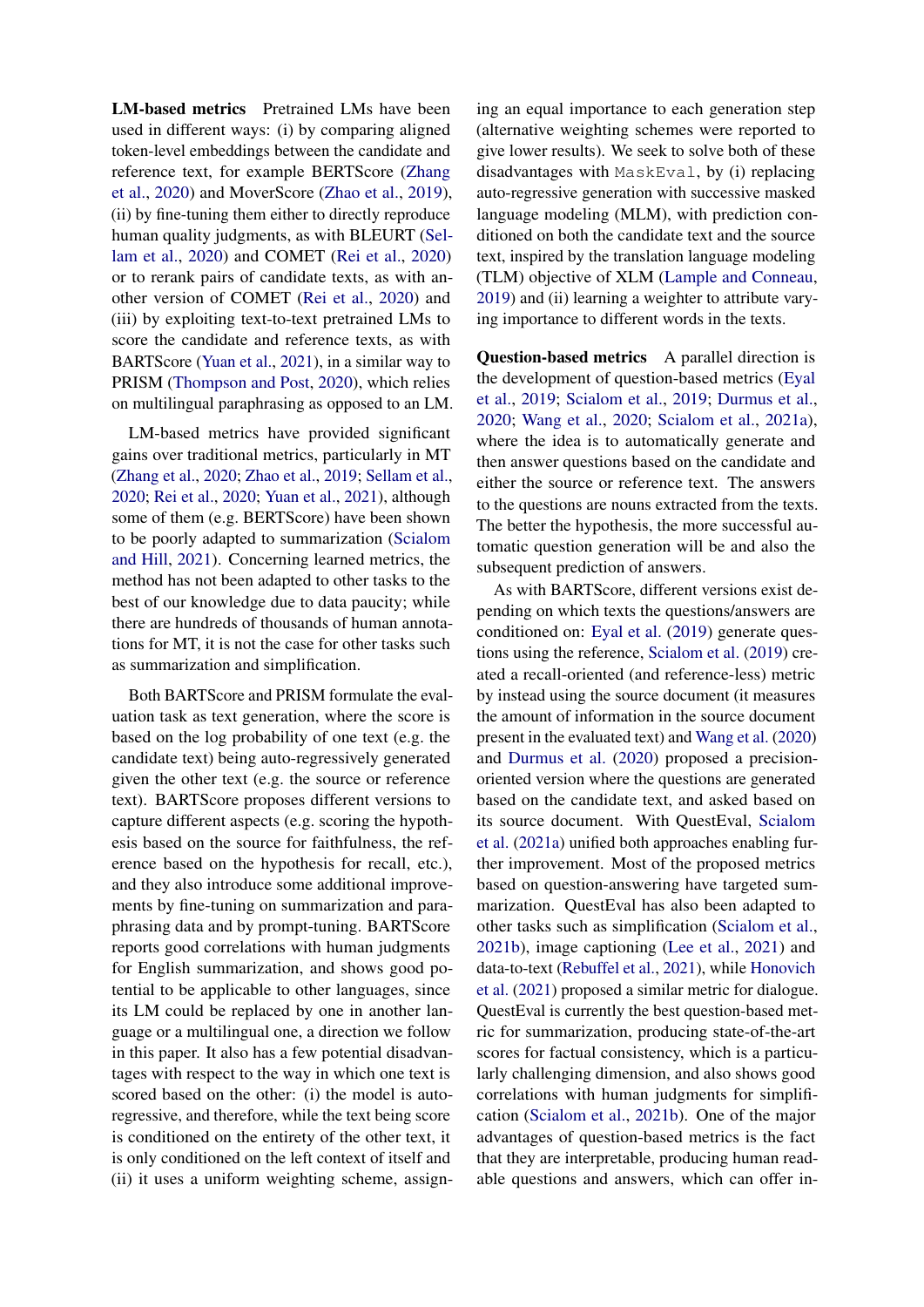sights into how a candidate text is either good or bad. However, they are limited by the necessity to have good systems for question generation and question answering. This requires large-scale and high-quality data, which are not available in many languages other than English. [\(Riabi et al.,](#page-11-6) [2021\)](#page-11-6).

# <span id="page-3-0"></span>3 **MaskEval** Framework

MaskEval evaluates a candidate text with respect to its source text by weighting word-level scores (from both the candidate and source text) produced by an MLM in a two-step process, as illustrated in Figure [1.](#page-1-1)

- 1. Successive MLM: We perform successive MLM on the words of both the candidate and source text, comparing each prediction to the ground truth to produce one score per word.
- 2. Weighted Score Aggregation: We aggregate the scores using a learned weighter (optimized to different quality dimensions) in order to vary the importance given to each word.

#### 3.1 Word-level Segmentation in MLM

In both steps, we choose to assign scores (respectively weights) to linguistically meaningful tokens, with the aim of making the method more interpretable and allowing us to perform linguistic analysis on learned weighters. For the MLM, this means masking words as defined by a languagespecific word-level tokenizer, $3$  rather than masking individual subword tokens or whitespace delimited character sequences. So that this segmentation into more meaningful units is consistent with the existing segmentation of the pretrained MLMs we use (i.e. masking these linguistically defined units does not result in unnatural subword tokenization),

we propose a method to reconcile the subword segmentation scheme and linguistic word-level segmentation by taking the intersection of their segmentation boundaries. An example of this method is shown in Figure [2.](#page-3-2) We refer to each text segment resulting from this scheme as a "word".

Given candidate text  $x = (x_1, \ldots, x_N)$  containing N words and source text  $y = (y_1, \ldots, y_M)$ containing M words, the aim is to produce  $N + M$ scores. For model-internal subword segmentation, we refer to the tokenized candidate text as  $x = (t_x^{(1)}, \dots, t_x^{(n)})$  and the tokenized source text

<span id="page-3-2"></span>

| $\bigcirc$ $C$   $o$   $p$   $p$   $e$   $r$   $ c$   $o$   $a$   $t$   $e$   $d$   $w$   $i$   $r$   $e$   $s$   $d$   $o$   $n$   $t$   $b$   $e$   $n$   $d$   $d$                                                                                                                                                                                                                                                                                                                                                             |  |  |  |  |  |  |  |  |  |  |  |
|-----------------------------------------------------------------------------------------------------------------------------------------------------------------------------------------------------------------------------------------------------------------------------------------------------------------------------------------------------------------------------------------------------------------------------------------------------------------------------------------------------------------------------------|--|--|--|--|--|--|--|--|--|--|--|
| $\textcircled{2} \textcircled{1} \textcircled{1} \textcircled{1} \textcircled{1} \textcircled{1} \textcircled{1} \textcircled{1} \textcircled{1} \textcircled{1} \textcircled{1} \textcircled{1} \textcircled{1} \textcircled{1} \textcircled{1} \textcircled{1} \textcircled{1} \textcircled{1} \textcircled{1} \textcircled{1} \textcircled{1} \textcircled{1} \textcircled{1} \textcircled{1} \textcircled{1} \textcircled{1} \textcircled{1} \textcircled{1} \textcircled{1} \textcircled{1} \textcircled{1} \textcirc$       |  |  |  |  |  |  |  |  |  |  |  |
| $\textcircled{\small{\texttt{C}}\small{\small{\texttt{O}}\small{\texttt{p}}\small{\texttt{p}}\small{\texttt{e}}\small{\texttt{r}}\small{\texttt{r}}\small{\texttt{c}}\small{\small{\texttt{o}}\small{\texttt{a}}\small{\texttt{t}}\small{\texttt{e}}\small{\texttt{d}}\small{\texttt{w}}\small{\texttt{i}}\small{\texttt{r}}\small{\texttt{e}}\small{\texttt{s}}\small{\texttt{d}}\small{\texttt{o}}\small{\texttt{m}}\small{\texttt{'t}}\small{\texttt{t}}\small{\texttt{b}}\small{\texttt{e}}\small{\texttt{m}}\small{\texttt{$ |  |  |  |  |  |  |  |  |  |  |  |

Figure 2: The proposed text segmentation (3) is the intersection of the boundaries between a linguistically motivated tokenization (1) produced by spaCy [\(Hon](#page-10-9)[nibal and Montani,](#page-10-9) [2017\)](#page-10-9) and a learned subword tokenization (2) produced by WordPiece [\(Johnson et al.,](#page-10-10) [2017\)](#page-10-10).

as  $y = (t_y^{(1)}, \ldots, t_y^{(m)})$ , where *n* and *m* are the number of subword tokens in the candidate and source texts respectively ( $N \le n$  and  $M \le n$ ). We will use the notation  $t_x^{(k)} \in x_i$  to represent the fact that token  $t_x^{(k)}$  is part of word  $x_i$ .

#### 3.2 Masked Language Modeling

Given candidate text  $x = (x_1, x_2, ..., x_N)$  and source text  $y = (y_1, y_2, ..., y_M)$ , we perform successive MLM on  $x_i$ 's and  $y_i$ 's. The goal of this step is to produce a list of scores, each corresponding to an MLM step, i.e. words. Intuitively, each score evaluates how well a trained model can predict the word when it is masked, given the other words in its text and all of the other text.

<span id="page-3-3"></span>Masking and prediction When MaskEval is asked to evaluate text  $x = (x_1, x_2, ..., x_N)$  with respect to source text  $y = (y_1, y_2, ..., y_M)$ , we first create a sequence by concatenating  $x$  and  $y$ , placing a special separator mono-token word <sep> to denote the boundary between the two. In this respect, our MLM resembles the translation language modeling objective introduced in XLM [\(Lample](#page-10-5) [and Conneau,](#page-10-5) [2019\)](#page-10-5). Next, for each word position i in the  $x$  part of the sequence, we replace it with the mask token, thus creating masked sequence  $m_{x_i}$ . We take the original word  $x_i$  as the ground-truth corresponding to this masked sequence. We do the same with each word position  $j$  in the  $y$  part of the sequence, resulting in masked sequence  $m_{\nu_i}$  with ground-truth  $y_i$ . This results in  $N + M$  masked sequences, each paired with its ground-truth word. The masked sequences are inputs to our MLM. We predict the masked words in the masked sequences  $m_{x_i}$ 's and  $m_{y_j}$ 's, denoting the predictions as:

$$
\hat{x}_i = \text{MLM}(m_{x_i})\tag{1}
$$

$$
\hat{y}_j = \text{MLM}(m_{y_j})\tag{2}
$$

<span id="page-3-1"></span><sup>&</sup>lt;sup>3</sup>In practice we use spaCy tokenisers [\(Honnibal and Mon](#page-10-9)[tani,](#page-10-9) [2017\)](#page-10-9).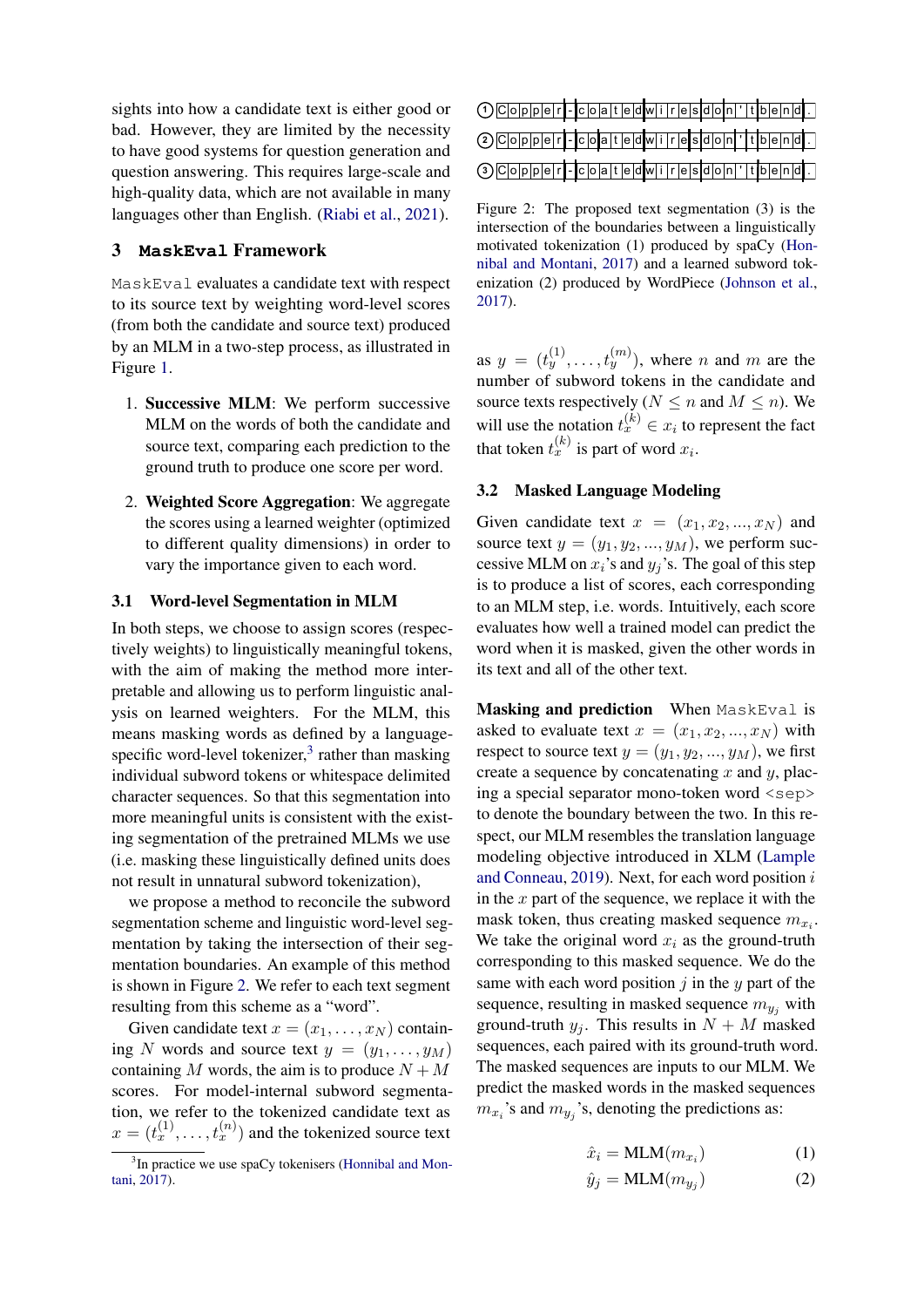**Scoring** We score predictions  $\hat{x}_i$  and  $\hat{y}_j$  by computing their exact-match score against their corresponding ground-truth words  $x_i$  and  $y_j$ .<sup>[4](#page-4-0)</sup> We give the score of 1 if the prediction and the ground-truth word are exactly the same and 0 otherwise.<sup>[5](#page-4-1)</sup> We denote the scores by:

$$
s_{x_i} = \text{Exact-Match}(x_i, \hat{x}_i) \tag{3}
$$

$$
s_{y_j} = \text{Exact-Match}(y_j, \hat{y}_j) \tag{4}
$$

Training When fine-tuning our MLM (we finetune pre-trained MLMs), we create examples using the above procedure on existing datasets of document pairs. The only difference is that for each pair, we first randomly choose which text to mask (candidate or source text), and then randomly select one word position within the chosen document. This creates one masked sequence per pair of texts. We train using cross-entropy loss between the predicted word and the ground-truth word.

#### 3.3 Aggregation of Scores

In order to produce a single quality score (which can be adjusted for different dimensions), we aggregate the scores from the previous step by computing a weighted sum as follows:

$$
\text{MaskEval}(x, y) = \frac{1}{2} \left( \sum_{i=1}^{N} w_{x_i} s_{x_i} + \sum_{j=1}^{M} w_{y_j} s_{y_j} \right), \tag{5}
$$

where  $w_{x_i}$  (resp.  $w_{y_j}$ ) denotes the weight attributed to each word  $x_i$  (resp.  $y_j$ ) of the source text x (resp. y), learned as described below and normalized such that  $\sum_{i=1}^{N} w_{x_i} = 1$  and  $\sum_{j=1}^{M} w_{y_j} = 1$ .<sup>[6](#page-4-2)</sup> The final MaskEval score is between 0 and 1, like other evaluation metrics such as ROUGE, BERTScore and QuestEval.

**Learned weights** The weights  $w_x$  and  $w_y$  are learned using a separate attention-like module such that greater attention weights to words of interest, varying the importance given to each MLM step depending on their utility for the final score. The weighter is a regressor model trained to mimic human judgment scores and therefore can be adapted

<span id="page-4-3"></span>

Figure 3: Illustration of MaskEval's weighter. We (i) extract contextual embeddings of the candidate and source texts, (ii) apply a linear layer  $W$  over the token embeddings, (iii) apply a softmax over tokens for each text and (iv) regroup token scores to form word scores (a word's weight is the sum of its tokens' weights).

to evaluate candidate texts along different dimensions of interest (e.g. factual consistency), as long as data annotated for those dimensions exists.

<span id="page-4-4"></span>As for the MLM step (Section [3.2\)](#page-3-3), the input to the weighter is the concatenation of the tokenized candidate and source texts:  $(t_x^{(1)},...,t_x^{(n)},\leq \text{sep}>, t_y^{(1)},...,t_y^{(m)})$ . We encode this input with a pretrained language model (in practice T5 or mT5 depending on whether we are in the English or multilingual setting), resulting in contextual embeddings  $e_x^{(k)}$  (resp.  $e_y^{(k')})$  for each token in  $x$  (resp.  $y$ ). We then apply an attention-like mechanism over these embeddings, in the form of a linear layer W followed by a separate softmax function for  $x$  and for  $y$ , such that the scores for each sums to one. This can be expressed as follows (shown here for x, with  $1 \leq k \leq n$ ):

$$
v_k = \sigma\Big(W \cdot \Big(e_x^{(1)} \dots \, e_x^{(n)}\Big)\Big)_k \tag{6}
$$

The weight  $w_{x_i}$  attributed to each word  $x_i$  is finally computed as the sum of its tokens' weights:

<span id="page-4-5"></span>
$$
w_{x_i} = \sum_{k \text{ s.th. } t_x^{(k)} \in x_i} v_k \tag{7}
$$

The same process is applied to  $y$ , resulting in  $w_{y_j}$  for each word  $y_j$  in y. An illustration of the weighter is shown in Figure [3.](#page-4-3)

Given a candidate paired with a source or reference text, and a human evaluation score for the candidate in the dimension we are optimizing for,

<span id="page-4-0"></span><sup>&</sup>lt;sup>4</sup>We will consider other scoring functions in future work such as computing the BERTScore between the prediction and the ground truth, the perplexity score of the predicted word, and the perplexity score of the ground-truth word.

<span id="page-4-1"></span><sup>&</sup>lt;sup>5</sup>Both the prediction and the ground-truth word are lowercased before making the comparison.

<span id="page-4-2"></span> $6$ Since x and y can be of different lengths, weights are defined and normalized separately for each text to avoid the longer text having more impact in the final score.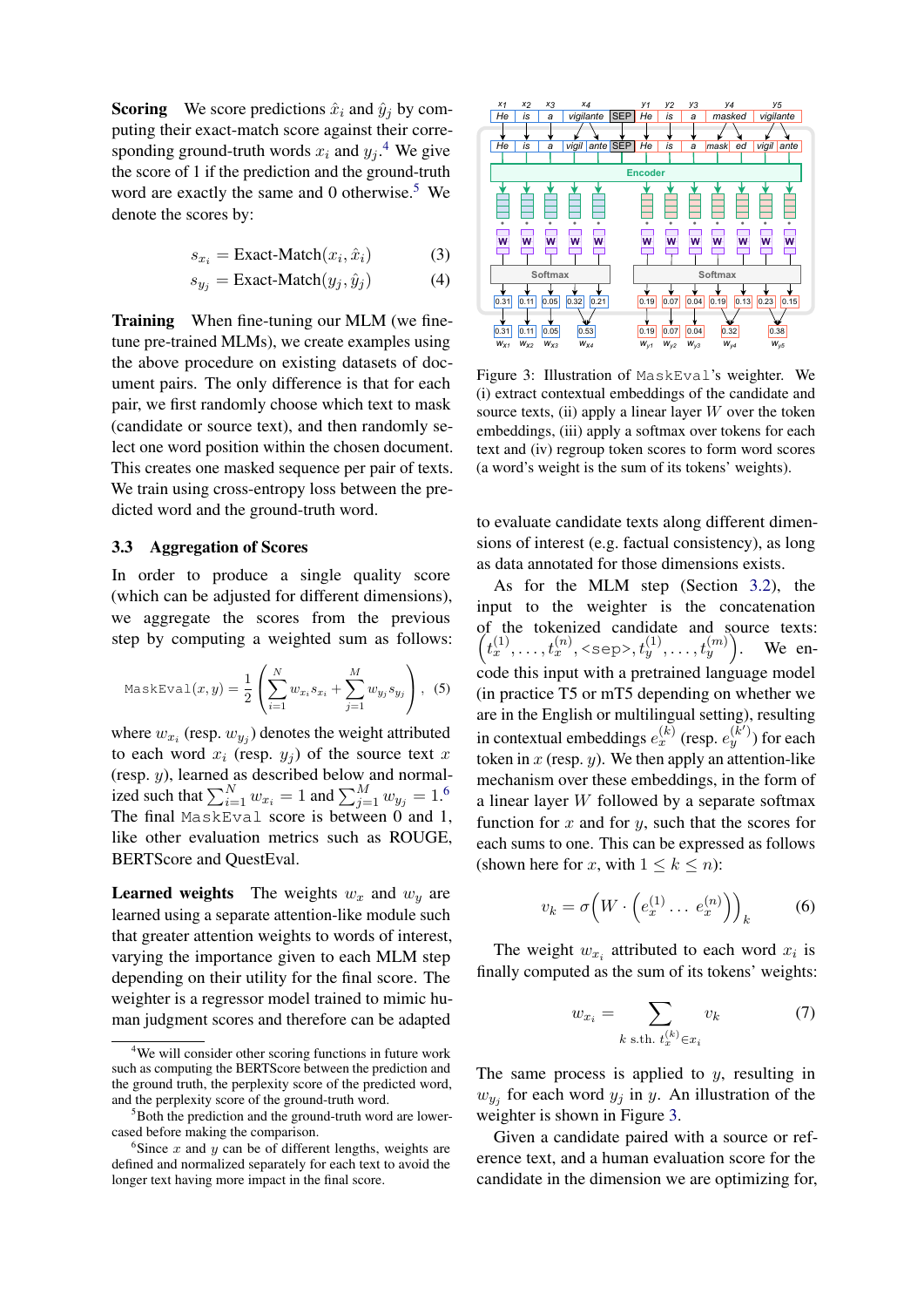we compute the MaskEval score (Equation [5\)](#page-4-4) using the weights in Equation [7.](#page-4-5) The weighter's loss function is the mean squared error between the MaskEval score and the human evaluation score.

Baseline weights As a baseline, we consider a setup where weights are uniform for each MLM step. We define MaskEval with uniform weights to be a setup where  $w_{x_i} = \frac{1}{N}$  for all words  $x_i$  in x, and  $w_{y_i} = \frac{1}{M}$  for all words  $y_i$  in y.

# 4 Experiments

We first evaluate MaskEval on English summarization on the SummEval dataset [\(Fabbri et al.,](#page-10-11) [2021\)](#page-10-11). In the multilingual setting, we considered using the Multi-SummEval dataset [\(Koto et al.,](#page-10-12) [2021\)](#page-10-12). However, we decided against this, due to potential problems we identified in the human annotation scheme employed. Notably, (i) annotators did not have access to source documents and annotated on the basis of a single reference text and (ii) automatic evaluation metrics reported having a higher performance than human annotators. We therefore choose to evaluate the multilingual capacity of our method by testing on multilingual simplification. We do so in a transfer scenario, i.e. we test how the same model trained on summarization can be used to evaluate simplification. Note that the multilingual scenario is also a case of language transfer, since the weighter is only ever trained on English summarization data (described in Section [4.2\)](#page-5-0).

#### 4.1 Experimental Details

MLMs We train two MLMs: English and multilingual. We initialize each with pretrained LMs (T5 base model [\(Raffel et al.,](#page-11-14) [2020\)](#page-11-14) for English and the mT5 base model [\(Xue et al.,](#page-12-4) [2021\)](#page-12-4) for multilingual), before fine-tuning on our data (described in Section [4.2\)](#page-5-0) using the process described in Section [3.](#page-3-0) To be consistent with T5 and mT5's unsupervised denoising training, we continue to use their masking format: we use the token <extra id 0> to replace the masked word, and when fine-tuning we format the ground-truth output by placing  $\langle$ extra\_id\_1 $>$  to its left and  $\langle$ extra\_id\_1 $>$  to its right.

To keep the MLM steps reasonably memoryefficient, we use a maximum sequence length of 512 tokens. Each sequence, at both training time and inference time, is modified as follows: a sliding window is applied on the text being masked so that each masked token has a maximum of 24 tokens on each side. Then, the other text is truncated at the token level to respect the sequence length limit.

Both models are fine-tuned to maximize the likelihood of generating the ground-truth output, given its corresponding training input sequence. Both models are fine-tuned for three epochs, with a batch size of 8 and the AdamW optimizer [\(Loshchilov](#page-11-15) [and Hutter,](#page-11-15) [2017\)](#page-11-15), used with a constant learning rate of 1e-5. We trained using an NVIDIA QUADRO RTX 8000, with 48GB GPU memory. We select the best checkpoint as being the one with the lowest validation loss.

<span id="page-5-1"></span>Attention Weight Module The weighter takes as input contextual embeddings from the T5 base model for English and mT5 base model in the multilingual setting. However, the model is trained on English summarization data in both cases, with the aim of transferring to the multilingual setting. The annotated data has manual annotations of quality across four different dimensions (see the description of the data in Section [4.2\)](#page-5-0) and we train a weighting function for each quality dimension present in the annotations, using the average expert annotations in said dimension as the ground-truth value (scaled to match the numerical of 0 to 1). 20% of the assigned training set is held-out during training to act as the validation set. Mean squared error loss is used to learn the weight vector over 100 epochs, using Adam optimizer [\(Kingma and](#page-10-13) [Ba,](#page-10-13) [2015\)](#page-10-13) with a constant learning rate of 1e-5. Our final weighting function is produced by the checkpoint with the lowest validation loss.

#### <span id="page-5-0"></span>4.2 Data

Summarization We train both MLMs (English and multilingual) on summarization data. For the English model, we use the training set of CNN/Dailymail [\(Hermann et al.,](#page-10-14) [2015;](#page-10-14) [See et al.,](#page-11-16) [2017\)](#page-11-16) (∼287K source documents paired with their summaries). For the multilingual model, we use the training sets of: (i) CNN/DailyMail (English [\(Her](#page-10-14)[mann et al.,](#page-10-14) [2015;](#page-10-14) [See et al.,](#page-11-16) [2017\)](#page-11-16)); (ii) Liputan6 (Indonesian [\(Koto et al.,](#page-10-15) [2020\)](#page-10-15)); (iii) LCSTS (Chinese [\(Hu et al.,](#page-10-16) [2015\)](#page-10-16)) and iv) MLSUM (French, Turkish, Russian, German, Spanish [\(Scialom et al.,](#page-11-17) [2020\)](#page-11-17) (∼3.6M source documents paired with their summaries). We set 20% of the examples aside for validation and use the remaining 80% for training.

For both the evaluation and the training of the weighter, we use English summarization data from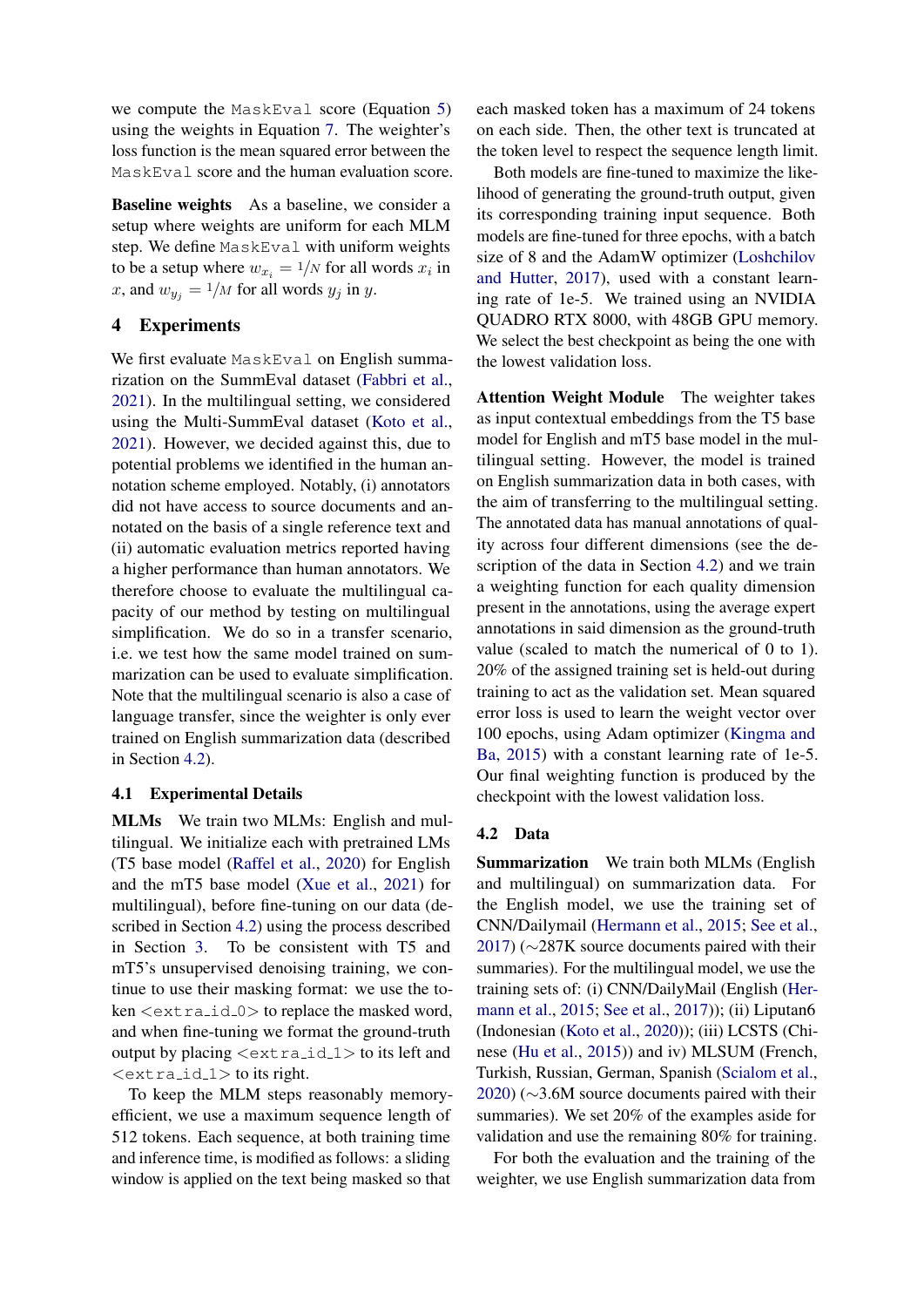SummEval, which is annotated for human judgments of quality. SummEval [\(Fabbri et al.,](#page-10-11) [2021\)](#page-10-11) is one of the largest human-annotated datasets for English summarization. The collection is composed of 100 news articles, randomly selected from the test set of CNN/DailyMail [\(Hermann et al.,](#page-10-14) [2015\)](#page-10-14). Each article is automatically summarized using 16 recent neural summarization models, resulting in 1600 summary-article pairs. Each pair was scored by three annotators with respect to 4 dimensions:

- Consistency (con): a consistent summary is factually aligned with its source document, containing only information that is entailed by the source document.
- Coherence (coh): a coherent summary is well-structured and well-organized, instead of being a heap of related, but unorganized information.
- Fluency (flu): a fluent summary does not contain errors (in grammar or in formatting) that makes it difficult to read.
- Relevance (rel): A relevant summary only selects important information from its source document.

In experiments involving the weighter, we train the weighter on a subset of SummEval (700 randomly selected examples), and test the performance of MaskEval with the trained weight module on the held-out subset (the remaining 900 examples). We first evaluate MaskEval with uniform weights on the entirety of SummEval, allowing us to compare its performance with the previously reported performance of existing metrics (listed in Section [4.3\)](#page-6-0). We then test the performance of MaskEval with learned weights on the heldout SummEval subset. MaskEval with uniform weights is also evaluated on this same test subset to enable a fair comparison.

Multilingual Simplification We test MaskEval in the multilingual setting by evaluating it on multilingual simplification data from MUSS [\(Martin et al.,](#page-11-18) [2020,](#page-11-18) Sec. 5.3). MUSS is a multilingual human-annotated simplification dataset covering 3 languages: English, French, and Spanish. It contains 150 pairs (50 per language) each consisting of a source document and its simplified paraphrase. Each simplification was scored by human annotators with respect to 3 dimensions:

- Adequacy: is the meaning of the simplification preserved?
- Fluency: is the simplification fluent?
- Simplicity: is the simplification actually simpler than the source document?

Since MaskEval is not designed with the goal of evaluating the simplicity of texts, we only consider adequacy and fluency in our evaluation.

We train the multilingual weighter on the training subset of SummEval, and test the performance of MaskEval with the trained weighter on the entirety of MUSS. MaskEval with uniform weights is also evaluated on the entirety of MUSS to allow for comparison.

#### <span id="page-6-0"></span>4.3 Comparison to Existing Metrics

As baseline metrics, we consider the standard n-gram-based metrics ROUGE [\(Lin,](#page-11-1) [2004\)](#page-11-1) and BLEU [\(Papineni et al.,](#page-11-2) [2002\)](#page-11-2). We also report results for BERTScore [\(Zhang et al.,](#page-12-1) [2020\)](#page-12-1), which uses BERT [\(Devlin et al.,](#page-10-3) [2019\)](#page-10-3) embeddings to compare reference and hypothesis tokens. All 3 are reference-based metrics, meaning that they compare a hypothesis text to one or more manually produced ground-truth texts, contrarily to MaskEval, which is reference-less. The performance of these baselines are as reported in [\(Fabbri et al.,](#page-10-11) [2021\)](#page-10-11) (Pearson correlation).

QA-Based Metrics We consider three QA-based metrics, which all rely on question generation and question answering. SummaQA [\(Scialom et al.,](#page-11-11) [2019\)](#page-11-11) is a recall-oriented metric that generates questions from the source document. QAGS [\(Wang](#page-12-0) [et al.,](#page-12-0) [2020\)](#page-12-0) is a precision-oriented metric that generates questions from the hypothesis, and QuestEval [\(Scialom et al.,](#page-11-5) [2021a\)](#page-11-5) combines recall and precision, generating questions from both the source document and the summary.

The performance of all these QA-based metrics results are as reported in [\(Scialom et al.,](#page-11-5) [2021a\)](#page-11-5) (Pearson correlation).

LM-based metrics We compare to the two closest LM-based metrics: PRISM [\(Thompson](#page-11-9) [and Post,](#page-11-9) [2020\)](#page-11-9) and BARTScore [\(Yuan et al.,](#page-12-2) [2021\)](#page-12-2). The performance of both metrics on SummEval (Pearson correlation) are computed using outputted scores made available by [Yuan et al.](#page-12-2)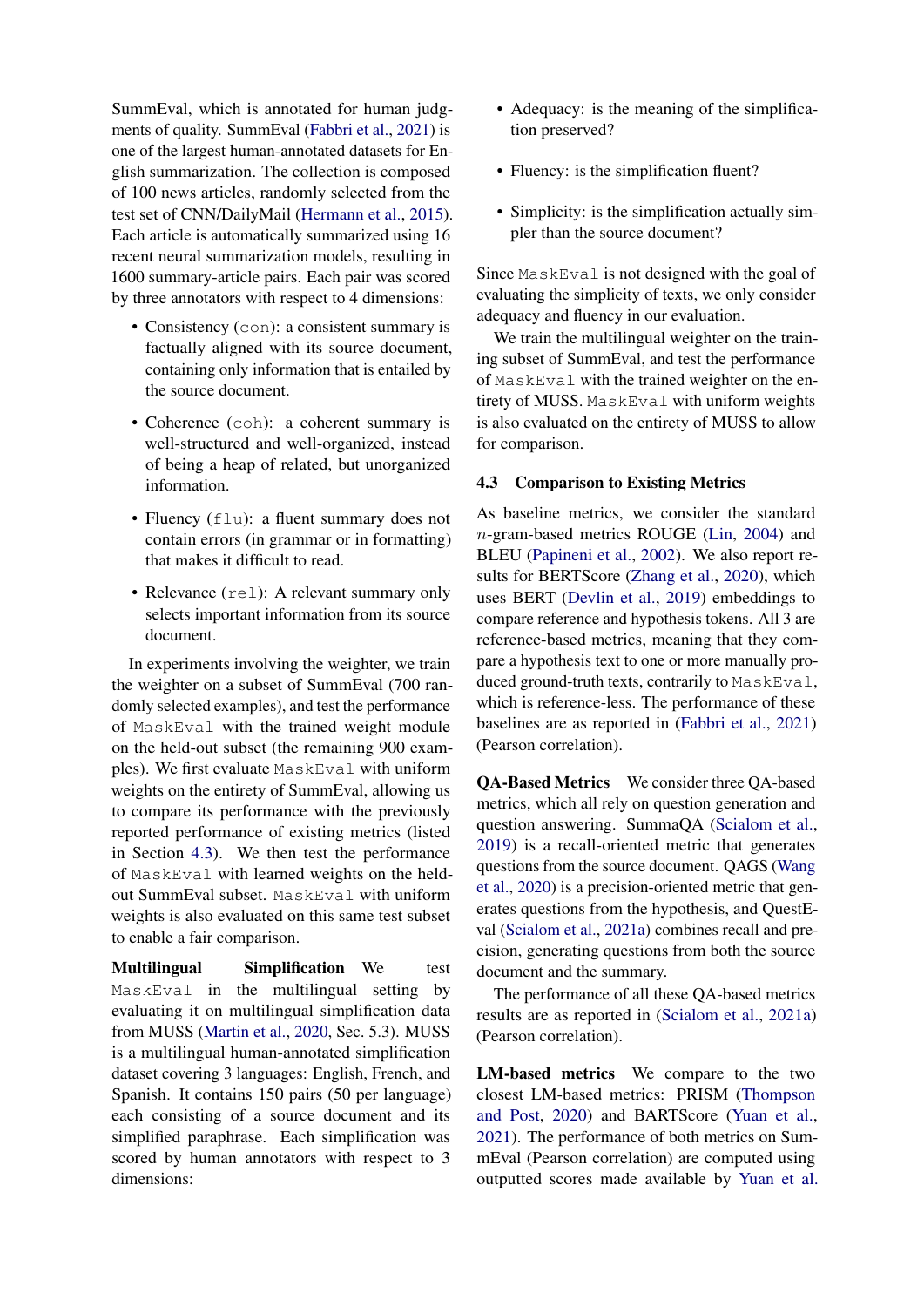$(2021)^7$  $(2021)^7$  $(2021)^7$ . We report the best performing variant of BARTScore, where the BART model is finetuned with CNN/Dailymail [\(Hermann et al.,](#page-10-14) [2015;](#page-10-14) [See](#page-11-16) [et al.,](#page-11-16) [2017\)](#page-11-16) and employs prompt-tuning. Since BARTScore does not have a multilingual variant, it is not evaluated on MUSS. Results of PRISM on MUSS are computed by passing each simplification as the candidate text and its paired original document as the source text.

# 5 Results

### 5.1 English summarization

We report the Pearson correlation between MaskEval scores and human judgments on the SummEval dataset in Table [1.](#page-8-0) We include results on the entirety of SummEval (top section) and results on the attention weight module's test set, which is a subset of SummEval (bottom section), since MaskEval with learned weights is trained on the other examples. Although results with learned weighted are therefore not directly comparable to those calculated on the full set, we can draw conclusions from comparing with MaskEval with uniform weights, for which results can be calculated for both full and partial sets. For each dimension, we report MaskEval with learned weights optimizing for said dimension, trained as described in [4.1.](#page-5-1) In the last column, we report the average of the correlation scores reported for each of the four dimensions.

MaskEval with uniform weights performs better than all previous metrics on 2 out of 4 dimensions; it outperforms both BARTScore and QuestEval for consistency and fluency and achieves an average score below that of the state-of-the-art BARTscore by 2.0 points. It surpasses the performance of QuestEval by 3.6 points.

The dimension that benefits most from our approach is fluency, as the correlation score increased by a large margin from previous best scores  $(40.6 > 33.1).$ 

With learned attention weights, MaskEval is able to improve its performance in each of the 4 dimensions, with relevance benefiting the most with respect to uniform weights (12% gain). This comparison suggests that our method is effective.

#### 5.2 Multilingual simplification

In Table [2,](#page-9-1) we report the Pearson correlation between MaskEval scores and human judgments on the MUSS dataset. Since we trained solely on summarization data (the MLM is trained on multilingual summary-source pairs and the weights are trained on English SummEval), we report results for MaskEval with learned weights optimizing for each of the 4 summarization dimensions. MaskEval with uniform weights matches the performance of the best baseline, PRISM, doing better for fluency and slightly worse for adequacy. With learned weights optimized for relevance, MaskEval's performance improves in both adequacy and fluency compared to MaskEval with uniform weights, and surpasses PRISM.

These state-of-the-art scores show the successful transfer of MaskEval to multilingual simplification, both in terms of transferring from (i) summarization to simplification and (ii) from an Englishoptimized model (English-only training set for the learned weights) to other languages.

Interestingly, we observe that optimizing for other summary quality dimensions does not improve MaskEval's performance. In particular, learned weights optimized for SummEval fluency led to a poorer performance on the MUSS fluency dimension, suggesting that the two dimensions might not be equivalent across tasks, despite having the same name and similar definition. It would therefore be interesting to investigate, as future work, how MaskEval trained to evaluate one task can be best transferred to evaluate another task, through changes in training procedure (e.g. the dimension to optimize for).

# 6 Discussion

# 6.1 Analysis of the Weighting Function

We analyze the differences between the learned weights when they are tuned to each of SummEval's [\(Fabbri et al.,](#page-10-11) [2021\)](#page-10-11) four dimensions: consistency, coherence, fluency and relevance. Figure [4](#page-8-1) shows the average weight distribution across parts of speech in the source document. Compared to uniform weights, learned weights optimizing for consistency and those for fluency attribute greater weight to MLM steps masking adpositions (prepositions and postpositions), auxiliary verbs and determiners, and they attribute less weight to those masking nouns, verbs and adjectives. On the other hand, compared to uniform

<span id="page-7-0"></span><sup>7</sup>https://qithub.com/neulab/BARTScore/ [tree/main/SUM/SummEval](https://github.com/neulab/BARTScore/tree/main/SUM/SummEval)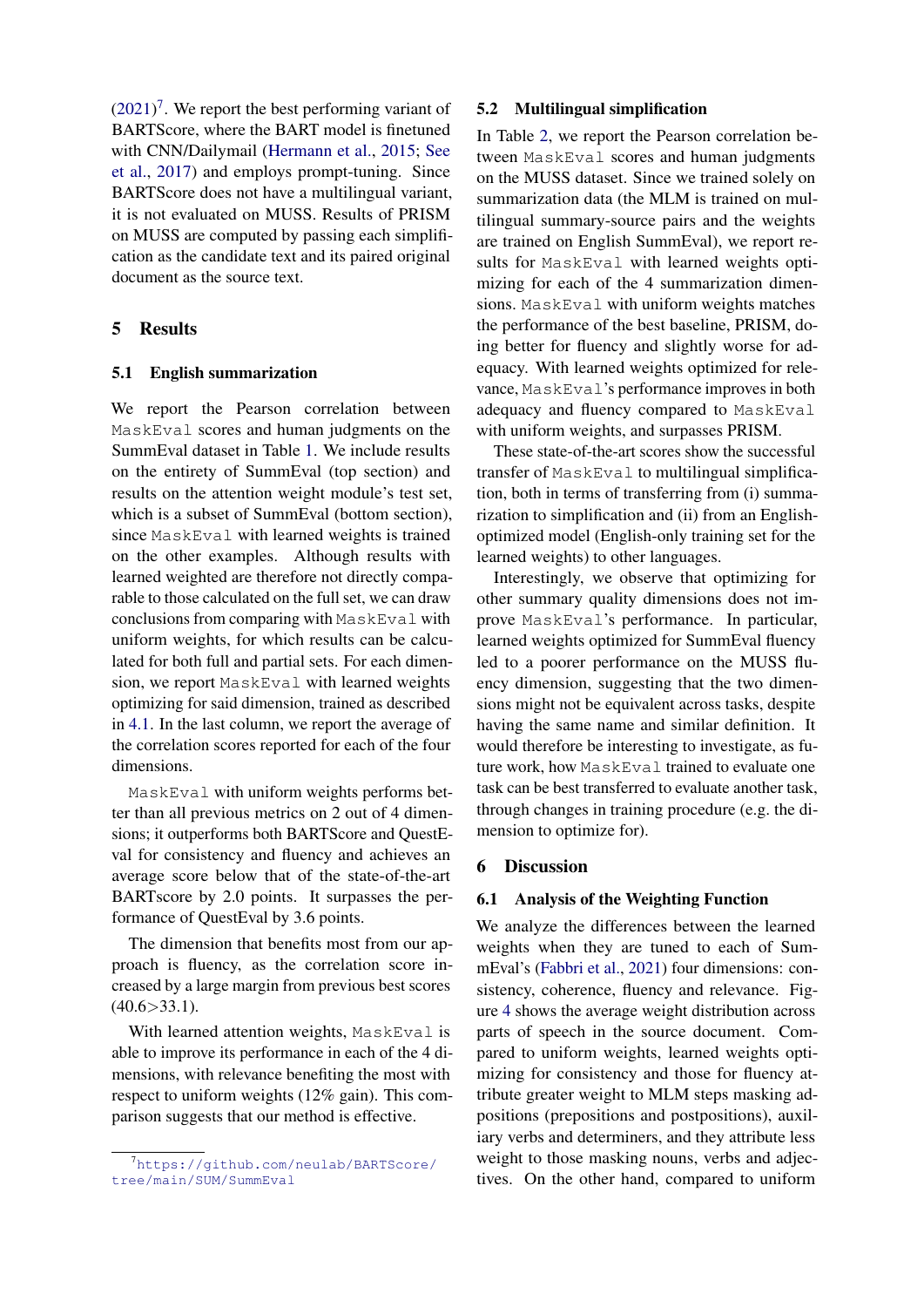<span id="page-8-0"></span>

|                                                      |                  | SummEval    |           |         |           |      |  |  |  |
|------------------------------------------------------|------------------|-------------|-----------|---------|-----------|------|--|--|--|
|                                                      | #Ref             | Consistency | Coherence | Fluency | Relevance | Ave. |  |  |  |
| ROUGE-1                                              | 11               | 18.1        | 20.1      | 14.9    | 35.6      | 22.2 |  |  |  |
| <b>ROUGE-L</b>                                       | 11               | 15.7        | 15.6      | 13.8    | 33.4      | 19.6 |  |  |  |
| <b>BLEU</b>                                          | 11               | 17.5        | 22.0      | 13.7    | 35.6      | 22.2 |  |  |  |
| <b>BERTScore-f</b>                                   | 11               | 20.3        | 18.5      | 21.6    | 31.9      | 23.1 |  |  |  |
| ROUGE-1                                              | 1                | 11.0        | 9.8       | 7.5     | 18.9      | 11.8 |  |  |  |
| <b>ROUGE-L</b>                                       | 1                | 8.2         | 7.3       | 5.7     | 13.5      | 8.7  |  |  |  |
| <b>BLEU</b>                                          | 1                | 8.9         | 3.9       | 4.0     | 12.7      | 7.4  |  |  |  |
| <b>BERTScore-f</b>                                   | 1                | 8.7         | 9.8       | 10.6    | 17.9      | 11.8 |  |  |  |
| <b>BARTScore</b>                                     | $\Omega$         | 37.1        | 41.3      | 33.1    | 44.8      | 39.1 |  |  |  |
| <b>PRISM</b>                                         | $\overline{0}$   | 29.7        | 28.1      | 24.8    | 29.7      | 28.1 |  |  |  |
| SummaOA                                              | $\theta$         | 8.3         | 8.0       | $-2.9$  | 26.2      | 9.9  |  |  |  |
| QAGS                                                 | $\boldsymbol{0}$ | 20.4        | 7.7       | 16.8    | 9.1       | 13.7 |  |  |  |
| QuestEval                                            | $\theta$         | 42.0        | 24.0      | 28.4    | 39.2      | 33.5 |  |  |  |
| $MaskEvalW =$ uniform                                | $\overline{0}$   | 44.6        | 27.6      | 40.6    | 35.6      | 37.1 |  |  |  |
| SummEval subset (attention weight module's test set) |                  |             |           |         |           |      |  |  |  |
|                                                      | #Ref             | Consistency | Coherence | Fluency | Relevance | Ave. |  |  |  |
| $MaskEvalW =$ uniform                                | $\mathbf{0}$     | 44.1        | 27.3      | 42.3    | 35.5      | 37.3 |  |  |  |
| $MaskEvalW=learned$                                  | $\theta$         | 46.0        | 29.3      | 44.9    | 40.1      | 40.1 |  |  |  |

Table 1: English summarization results on the SummEval dataset (Pearson correlation). The top section reports results on the entire dataset (1600 summary-source pairs). Baseline non-QA metrics results are as reported in [Fabbri et al.](#page-10-11) [\(2021\)](#page-10-11); QA-based metrics results are as reported in [Scialom et al.](#page-11-5) [\(2021a\)](#page-11-5). MaskEval results are computed by uniformly weighting each text segment. The bottom section reports results on the subset (900 pairs).

<span id="page-8-1"></span>

Figure 4: Average weight distribution across part-of-speech categories, as tagged by the English spaCy pipeline [\(Honnibal and Montani,](#page-10-9) [2017\)](#page-10-9), in source documents from the test subset of SummEval. For example, when every word is weighted uniformly, nouns are on averaged given between 15 to 20% of weight across a single source document, indicating that on average 15 to 20% of words in a source document are nouns.

weights, learned weights optimizing for relevance and those for coherence attribute greater weight to MLM steps masking nouns, verbs and adjectives.

Some of these trends are surprising: existing QA-based metrics worked with the assumption that nouns (noun chunks, named entities) contain the most salient information, especially when it comes to evaluating factual consistency. However, the learned weights optimizing for consistency have a distribution that shows that adpositions, auxiliary verbs and determiners are important parts of speech that should not be overlooked.

#### 6.2 Sparsity: Towards Selective Masking

An important feature for an automatic metric to be widely adopted is its computational efficiency. This was one of the important concerns with QA-based metrics. We propose to use our weighting function to selectively mask the input texts, only calculating scores based on the highest weighted MLM steps, with the aim of reduce the number of masked predictions whilst best maintaining performance.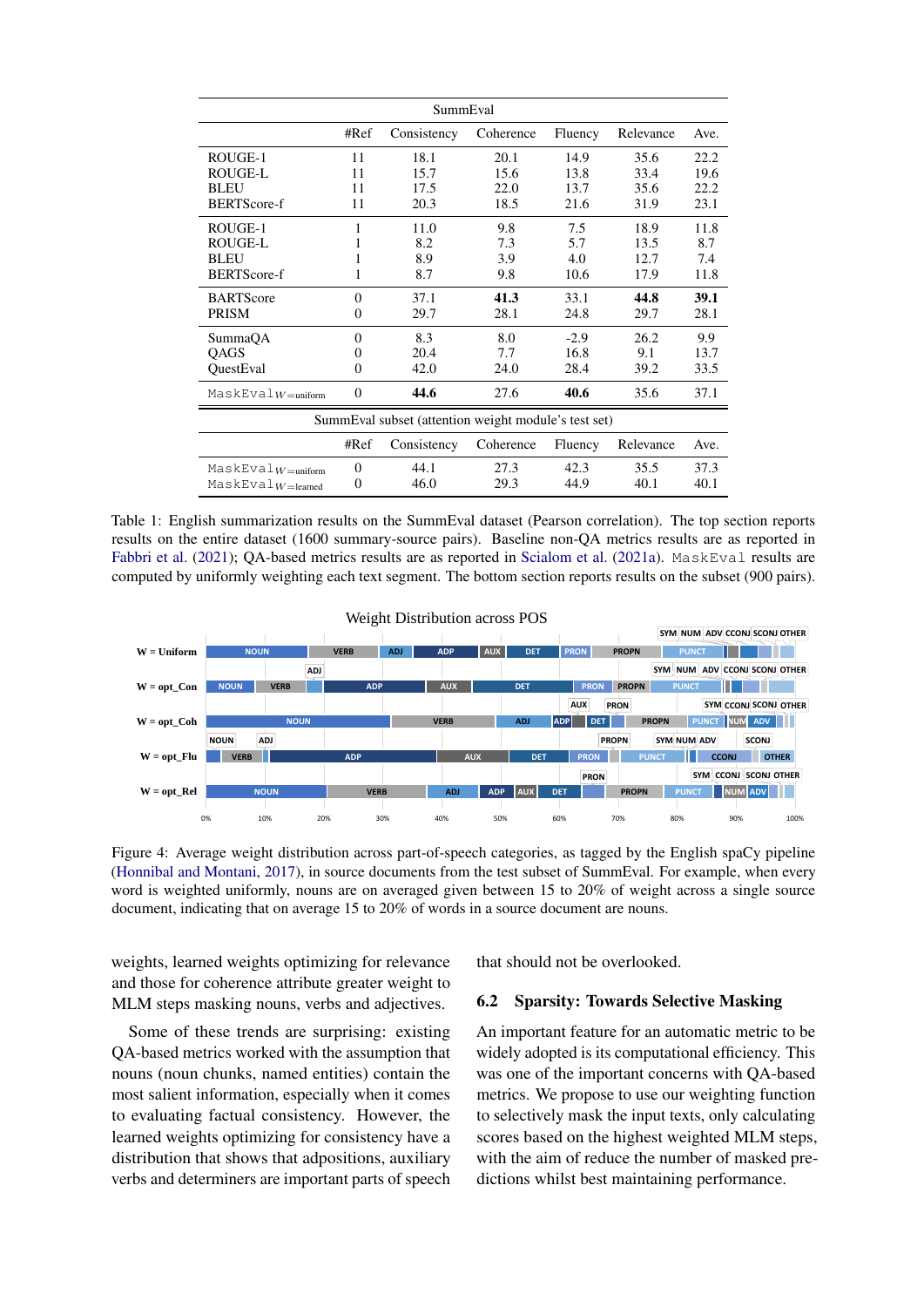<span id="page-9-1"></span>

|                       | <b>MUSS</b> |         |      |
|-----------------------|-------------|---------|------|
|                       | Adequacy    | Fluency | Ave. |
| ROUGE-1               | 41.6        | 26.1    | 33.9 |
| ROUGE-L               | 40.9        | 25.4    | 33.2 |
| <b>SacreBLEU</b>      | 32.7        | 22.4    | 27.6 |
| <b>BERTScore</b>      | 37.5        | 21.4    | 29.5 |
| <b>BLEURT</b>         | 37.7        | 31.8    | 34.8 |
| <b>PRISM</b>          | 58.6        | 26.9    | 42.8 |
| $MaskEvalW =$ uniform | 56.5        | 30.3    | 43.4 |
| $W = opt\_Flu$        | 43.9        | 26.1    | 35.0 |
| $W = opt\_{con}$      | 49.4        | 26.8    | 38.1 |
| $W = opt\_Coh$        | 37.3        | 30.7    | 34.0 |
| $W=$ opt_Rel          | 61.0        | 37.2    | 49.1 |

Table 2: Multilingual simplification results (Pearson correlation) on the MUSS dataset. Baseline metrics results are as reported in [\(Fabbri et al.,](#page-10-11) [2021\)](#page-10-11).

<span id="page-9-2"></span>

Figure 5: For each dimension, we first compute learned weights optimizing for said dimension. Only the top MLM steps whose learned weights sum up to a set threshold are considered. We then plot the resulting correlation score of the resulting sparse MaskEval on the test subset of SummEval. Under the x-axis, the average number of MLM steps considered at a specific threshold is given.

In Figure [5,](#page-9-2) we report the Pearson correlation on the test subset of SummEval when only some weighted MLM steps are considered in the computation of the MaskEval score (i.e we apply the weighter before the MLM step). We sort them by

their learned weight, and only keep the top MLM steps whose learned weights sum up to a set threshold. We then compute MaskEval score using the scores from the retained MLM steps only. As shown in Figure [5,](#page-9-2) for all four SummEval dimensions, a threshold of between 0.70 to 0.85 is enough for the resulting MaskEval to preserve over 90% of its original performance, and to match the performance of MaskEval with uniform weights. This threshold range corresponds to only considering (on average) 50 to 150 segments of a total of 480. This suggests that with learned weights, the number of MLM steps necessary can be reduced by almost 80% without losing the reliability of the metric.

#### 7 Conclusion

In this paper, we propose MaskEval, a metric for summarization and simplification that obtains stateof-the-art results on multiple benchmarks. Taking inspiration from the BARTScore metric [\(Yuan et al.,](#page-12-2) [2021\)](#page-12-2) and the TLM objective [\(Lample and Con](#page-10-5)[neau,](#page-10-5) [2019\)](#page-10-5), we score all words in both the source and hypothesis text using an MLM (fine-tuned on task-specific data) and then apply a learned weighting function over those scores, optimized to the task and to the dimension being evaluated. Our analysis shows that different weights are applied depending on the dimension and that some parts of speech such as adpositions are more important than previously suspected (contrary to the assumption of question-based metrics that nouns are the most important). Our weighting function also allows us to produce a light-weight version of the metric, whereby we selectively mask only ∼20% of the words to reach comparable scores to using uniform weighting over all scores.

# Acknowledgements

This work is supported by the Natural Sciences and Engineering Research Council of Canada (NSERC). JC is a Canada CIFAR AI Chair. It was also partly funded by RB's and BS's chairs in the PRAIRIE institute funded by the French national agency ANR as part of the "Investissements d'avenir" programme under the reference ANR-19- P3IA-0001.

#### **References**

<span id="page-9-0"></span>Rachel Bawden, Biao Zhang, Lisa Yankovskaya, An-dre Tättar, and Matt Post. 2020. [A study in im-](https://doi.org/10.18653/v1/2020.findings-emnlp.82)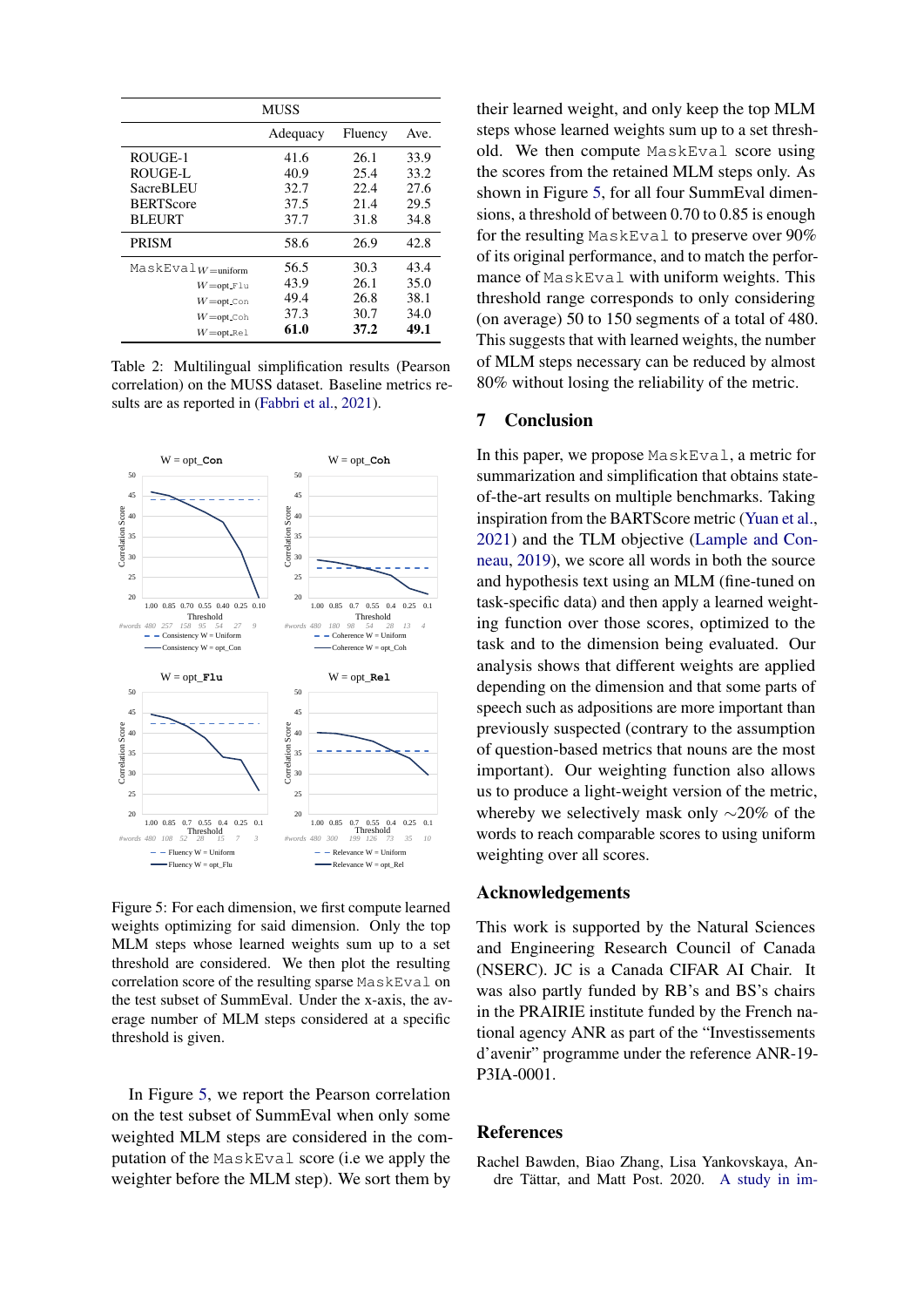[proving BLEU reference coverage with diverse au](https://doi.org/10.18653/v1/2020.findings-emnlp.82)[tomatic paraphrasing.](https://doi.org/10.18653/v1/2020.findings-emnlp.82) In *Findings of the Association for Computational Linguistics: EMNLP 2020*, pages 918–932, Online. Association for Computational Linguistics.

- <span id="page-10-0"></span>Chris Callison-Burch, Miles Osborne, and Philipp Koehn. 2006. [Re-evaluating the role of Bleu in ma](https://www.aclweb.org/anthology/E06-1032)[chine translation research.](https://www.aclweb.org/anthology/E06-1032) In *11th Conference of the European Chapter of the Association for Computational Linguistics*, Trento, Italy. Association for Computational Linguistics.
- <span id="page-10-3"></span>Jacob Devlin, Ming-Wei Chang, Kenton Lee, and Kristina Toutanova. 2019. [BERT: Pre-training of](https://doi.org/10.18653/v1/N19-1423) [deep bidirectional transformers for language under](https://doi.org/10.18653/v1/N19-1423)[standing.](https://doi.org/10.18653/v1/N19-1423) In *Proceedings of the 2019 Conference of the North American Chapter of the Association for Computational Linguistics: Human Language Technologies, Volume 1 (Long and Short Papers)*, pages 4171–4186, Minneapolis, Minnesota. Association for Computational Linguistics.
- <span id="page-10-2"></span>Esin Durmus, He He, and Mona Diab. 2020. [FEQA: A](https://doi.org/10.18653/v1/2020.acl-main.454) [question answering evaluation framework for faith](https://doi.org/10.18653/v1/2020.acl-main.454)[fulness assessment in abstractive summarization.](https://doi.org/10.18653/v1/2020.acl-main.454) In *Proceedings of the 58th Annual Meeting of the Association for Computational Linguistics*, pages 5055– 5070, Online. Association for Computational Linguistics.
- <span id="page-10-6"></span>Matan Eyal, Tal Baumel, and Michael Elhadad. 2019. [Question answering as an automatic evaluation met](https://doi.org/10.18653/v1/N19-1395)[ric for news article summarization.](https://doi.org/10.18653/v1/N19-1395) In *Proceedings of the 2019 Conference of the North American Chapter of the Association for Computational Linguistics: Human Language Technologies, Volume 1 (Long and Short Papers)*, pages 3938–3948, Minneapolis, Minnesota. Association for Computational Linguistics.
- <span id="page-10-11"></span>Alexander R. Fabbri, Wojciech Kryściński, Bryan McCann, Caiming Xiong, Richard Socher, and Dragomir Radev. 2021. [SummEval: Re-evaluating](https://doi.org/10.1162/tacl_a_00373) [summarization evaluation.](https://doi.org/10.1162/tacl_a_00373) *Transactions of the Association for Computational Linguistics*, 9:391–409.
- <span id="page-10-1"></span>Yvette Graham. 2015. [Re-evaluating automatic sum](https://doi.org/10.18653/v1/D15-1013)[marization with BLEU and 192 shades of ROUGE.](https://doi.org/10.18653/v1/D15-1013) In *Proceedings of the 2015 Conference on Empirical Methods in Natural Language Processing*, pages 128–137, Lisbon, Portugal. Association for Computational Linguistics.
- <span id="page-10-14"></span>Karl Moritz Hermann, Tomas Kocisky, Edward Grefenstette, Lasse Espeholt, Will Kay, Mustafa Suleyman, and Phil Blunsom. 2015. [Teaching machines to read](http://papers.nips.cc/paper/5945-teaching-machines-to-read-and-comprehend) [and comprehend.](http://papers.nips.cc/paper/5945-teaching-machines-to-read-and-comprehend) In *Advances in neural information processing systems*, pages 1693–1701.
- <span id="page-10-9"></span>Matthew Honnibal and Ines Montani. 2017. spaCy 2: Natural language understanding with Bloom embeddings, convolutional neural networks and incremental parsing. To appear.
- <span id="page-10-8"></span>Or Honovich, Leshem Choshen, Roee Aharoni, Ella Neeman, Idan Szpektor, and Omri Abend. 2021. q 2 [: Evaluating factual consistency in knowledge](https://doi.org/10.18653/v1/2021.emnlp-main.619)[grounded dialogues via question generation and](https://doi.org/10.18653/v1/2021.emnlp-main.619) [question answering.](https://doi.org/10.18653/v1/2021.emnlp-main.619) In *Proceedings of the 2021 Conference on Empirical Methods in Natural Language Processing*, pages 7856–7870, Online and Punta Cana, Dominican Republic. Association for Computational Linguistics.
- <span id="page-10-16"></span>Baotian Hu, Qingcai Chen, and Fangze Zhu. 2015. [LC-](https://doi.org/10.18653/v1/D15-1229)[STS: A large scale Chinese short text summarization](https://doi.org/10.18653/v1/D15-1229) [dataset.](https://doi.org/10.18653/v1/D15-1229) In *Proceedings of the 2015 Conference on Empirical Methods in Natural Language Processing*, pages 1967–1972, Lisbon, Portugal. Association for Computational Linguistics.
- <span id="page-10-10"></span>Melvin Johnson, Mike Schuster, Quoc V. Le, Maxim Krikun, Yonghui Wu, Zhifeng Chen, Nikhil Thorat, Fernanda Viegas, Martin Wattenberg, Greg Corrado, ´ Macduff Hughes, and Jeffrey Dean. 2017. [Google's](https://doi.org/10.1162/tacl_a_00065) [multilingual neural machine translation system: En](https://doi.org/10.1162/tacl_a_00065)[abling zero-shot translation.](https://doi.org/10.1162/tacl_a_00065) *Transactions of the Association for Computational Linguistics*, 5:339–351.
- <span id="page-10-13"></span>Diederik P. Kingma and Jimmy Ba. 2015. [Adam: A](http://arxiv.org/abs/1412.6980) [method for stochastic optimization.](http://arxiv.org/abs/1412.6980) In *Proceedings of the 3rd International Conference for Learning Representations*, San Diego.
- <span id="page-10-12"></span>Fajri Koto, Jey Han Lau, and Timothy Baldwin. 2021. [Evaluating the efficacy of summarization evaluation](https://doi.org/10.18653/v1/2021.findings-acl.71) [across languages.](https://doi.org/10.18653/v1/2021.findings-acl.71) In *Findings of the Association for Computational Linguistics: ACL-IJCNLP 2021*, pages 801–812, Online. Association for Computational Linguistics.
- <span id="page-10-15"></span>Fajri Koto, Afshin Rahimi, Jey Han Lau, and Timothy Baldwin. 2020. [IndoLEM and IndoBERT: A bench](https://www.aclweb.org/anthology/2020.coling-main.66)[mark dataset and pre-trained language model for In](https://www.aclweb.org/anthology/2020.coling-main.66)[donesian NLP.](https://www.aclweb.org/anthology/2020.coling-main.66) In *Proceedings of the 28th International Conference on Computational Linguistics*, pages 757–770, Barcelona, Spain (Online). International Committee on Computational Linguistics.
- <span id="page-10-5"></span>Guillaume Lample and Alexis Conneau. 2019. [Cross](http://arxiv.org/abs/1901.07291)[lingual language model pretraining.](http://arxiv.org/abs/1901.07291) *Advances in Neural Information Processing Systems (NeurIPS)*.
- <span id="page-10-7"></span>Hwanhee Lee, Thomas Scialom, Seunghyun Yoon, Franck Dernoncourt, and Kyomin Jung. 2021. [QACE: Asking questions to evaluate an image cap](https://doi.org/10.18653/v1/2021.findings-emnlp.395)[tion.](https://doi.org/10.18653/v1/2021.findings-emnlp.395) In *Findings of the Association for Computational Linguistics: EMNLP 2021*, pages 4631–4638, Punta Cana, Dominican Republic. Association for Computational Linguistics.
- <span id="page-10-4"></span>Mike Lewis, Yinhan Liu, Naman Goyal, Marjan Ghazvininejad, Abdelrahman Mohamed, Omer Levy, Veselin Stoyanov, and Luke Zettlemoyer. 2020. [BART: Denoising sequence-to-sequence pre](https://doi.org/10.18653/v1/2020.acl-main.703)[training for natural language generation, translation,](https://doi.org/10.18653/v1/2020.acl-main.703) [and comprehension.](https://doi.org/10.18653/v1/2020.acl-main.703) In *Proceedings of the 58th Annual Meeting of the Association for Computational Linguistics*, pages 7871–7880, Online. Association for Computational Linguistics.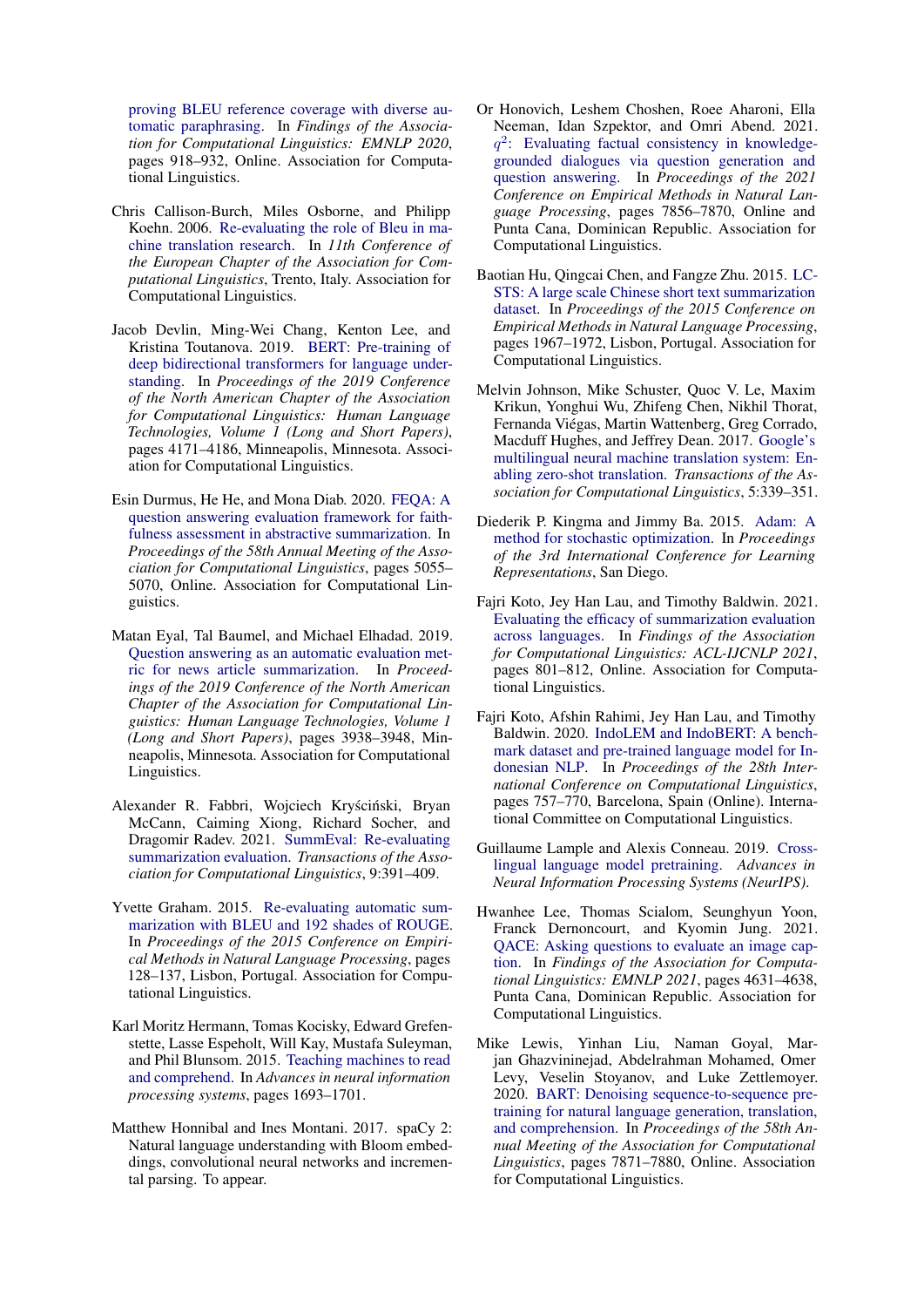- <span id="page-11-1"></span>Chin-Yew Lin. 2004. [ROUGE: A package for auto](https://www.aclweb.org/anthology/W04-1013)[matic evaluation of summaries.](https://www.aclweb.org/anthology/W04-1013) In *Text Summarization Branches Out*, pages 74–81, Barcelona, Spain. Association for Computational Linguistics.
- <span id="page-11-15"></span>Ilya Loshchilov and Frank Hutter. 2017. [Fixing](http://arxiv.org/abs/1711.05101) [weight decay regularization in adam.](http://arxiv.org/abs/1711.05101) *CoRR*, abs/1711.05101.
- <span id="page-11-18"></span>Louis Martin, Angela Fan, Eric de la Clergerie, An- ´ toine Bordes, and Benoît Sagot. 2020. [MUSS: Mul](https://doi.org/10.48550/ARXIV.2005.00352)[tilingual Unsupervised Sentence Simplification by](https://doi.org/10.48550/ARXIV.2005.00352) [Mining Paraphrases.](https://doi.org/10.48550/ARXIV.2005.00352)
- <span id="page-11-0"></span>Louis Martin, Samuel Humeau, Pierre-Emmanuel Mazaré, Éric de La Clergerie, Antoine Bordes, and Benoît Sagot. 2018. [Reference-less quality estima](https://doi.org/10.18653/v1/W18-7005)[tion of text simplification systems.](https://doi.org/10.18653/v1/W18-7005) In *Proceedings of the 1st Workshop on Automatic Text Adaptation (ATA)*, pages 29–38, Tilburg, the Netherlands. Association for Computational Linguistics.
- <span id="page-11-3"></span>Jekaterina Novikova, Ondřej Dušek, Amanda Cercas Curry, and Verena Rieser. 2017. [Why we need](https://doi.org/10.18653/v1/D17-1238) [new evaluation metrics for NLG.](https://doi.org/10.18653/v1/D17-1238) In *Proceedings of the 2017 Conference on Empirical Methods in Natural Language Processing*, pages 2241–2252, Copenhagen, Denmark. Association for Computational Linguistics.
- <span id="page-11-2"></span>Kishore Papineni, Salim Roukos, Todd Ward, and Wei-Jing Zhu. 2002. [Bleu: a method for automatic eval](https://doi.org/10.3115/1073083.1073135)[uation of machine translation.](https://doi.org/10.3115/1073083.1073135) In *Proceedings of the 40th Annual Meeting of the Association for Computational Linguistics*, pages 311–318, Philadelphia, Pennsylvania, USA. Association for Computational Linguistics.
- <span id="page-11-14"></span>Colin Raffel, Noam Shazeer, Adam Roberts, Katherine Lee, Sharan Narang, Michael Matena, Yanqi Zhou, Wei Li, and Peter J. Liu. 2020. [Exploring](http://jmlr.org/papers/v21/20-074.html) [the limits of transfer learning with a unified text-to](http://jmlr.org/papers/v21/20-074.html)[text transformer.](http://jmlr.org/papers/v21/20-074.html) *Journal of Machine Learning Research*, 21(140):1–67.
- <span id="page-11-13"></span>Clement Rebuffel, Thomas Scialom, Laure Soulier, Benjamin Piwowarski, Sylvain Lamprier, Jacopo Staiano, Geoffrey Scoutheeten, and Patrick Gallinari. 2021. [Data-QuestEval: A referenceless met](https://doi.org/10.18653/v1/2021.emnlp-main.633)[ric for data-to-text semantic evaluation.](https://doi.org/10.18653/v1/2021.emnlp-main.633) In *Proceedings of the 2021 Conference on Empirical Methods in Natural Language Processing*, pages 8029–8036, Online and Punta Cana, Dominican Republic. Association for Computational Linguistics.
- <span id="page-11-8"></span>Ricardo Rei, Craig Stewart, Ana C Farinha, and Alon Lavie. 2020. [COMET: A neural framework for MT](https://doi.org/10.18653/v1/2020.emnlp-main.213) [evaluation.](https://doi.org/10.18653/v1/2020.emnlp-main.213) In *Proceedings of the 2020 Conference on Empirical Methods in Natural Language Processing (EMNLP)*, pages 2685–2702, Online. Association for Computational Linguistics.
- <span id="page-11-6"></span>Arij Riabi, Thomas Scialom, Rachel Keraron, Benoît Sagot, Djamé Seddah, and Jacopo Staiano. 2021. [Synthetic data augmentation for zero-shot cross](https://doi.org/10.18653/v1/2021.emnlp-main.562)[lingual question answering.](https://doi.org/10.18653/v1/2021.emnlp-main.562) In *Proceedings of the*

*2021 Conference on Empirical Methods in Natural Language Processing*, pages 7016–7030, Online and Punta Cana, Dominican Republic. Association for Computational Linguistics.

- <span id="page-11-17"></span>Thomas Scialom, Paul-Alexis Dray, Sylvain Lamprier, Benjamin Piwowarski, and Jacopo Staiano. 2020. [MLSUM: The multilingual summarization corpus.](https://doi.org/10.18653/v1/2020.emnlp-main.647) In *Proceedings of the 2020 Conference on Empirical Methods in Natural Language Processing (EMNLP)*, pages 8051–8067, Online. Association for Computational Linguistics.
- <span id="page-11-5"></span>Thomas Scialom, Paul-Alexis Dray, Sylvain Lamprier, Benjamin Piwowarski, Jacopo Staiano, Alex Wang, and Patrick Gallinari. 2021a. [QuestEval: Summa](https://doi.org/10.18653/v1/2021.emnlp-main.529)[rization asks for fact-based evaluation.](https://doi.org/10.18653/v1/2021.emnlp-main.529) In *Proceedings of the 2021 Conference on Empirical Methods in Natural Language Processing*, pages 6594–6604, Online and Punta Cana, Dominican Republic. Association for Computational Linguistics.
- <span id="page-11-10"></span>Thomas Scialom and Felix Hill. 2021. Beametrics: A benchmark for language generation evaluation evaluation. *arXiv preprint arXiv:2110.09147*.
- <span id="page-11-11"></span>Thomas Scialom, Sylvain Lamprier, Benjamin Piwowarski, and Jacopo Staiano. 2019. [Answers](https://doi.org/10.18653/v1/D19-1320) [unite! unsupervised metrics for reinforced summa](https://doi.org/10.18653/v1/D19-1320)[rization models.](https://doi.org/10.18653/v1/D19-1320) In *Proceedings of the 2019 Conference on Empirical Methods in Natural Language Processing and the 9th International Joint Conference on Natural Language Processing (EMNLP-IJCNLP)*, pages 3246–3256, Hong Kong, China. Association for Computational Linguistics.
- <span id="page-11-12"></span>Thomas Scialom, Louis Martin, Jacopo Staiano, Éric Villemonte de la Clergerie, and Benoît Sagot. 2021b. Rethinking automatic evaluation in sentence simplification. *arXiv preprint arXiv:2104.07560*.
- <span id="page-11-16"></span>Abigail See, Peter J. Liu, and Christopher D. Manning. 2017. [Get to the point: Summarization with pointer](https://doi.org/10.18653/v1/P17-1099)[generator networks.](https://doi.org/10.18653/v1/P17-1099) In *Proceedings of the 55th Annual Meeting of the Association for Computational Linguistics (Volume 1: Long Papers)*, pages 1073– 1083, Vancouver, Canada. Association for Computational Linguistics.
- <span id="page-11-7"></span>Thibault Sellam, Dipanjan Das, and Ankur Parikh. 2020. [BLEURT: Learning robust metrics for text](https://doi.org/10.18653/v1/2020.acl-main.704) [generation.](https://doi.org/10.18653/v1/2020.acl-main.704) In *Proceedings of the 58th Annual Meeting of the Association for Computational Linguistics*, pages 7881–7892, Online. Association for Computational Linguistics.
- <span id="page-11-4"></span>Elior Sulem, Omri Abend, and Ari Rappoport. 2018. [BLEU is not suitable for the evaluation of text sim](https://doi.org/10.18653/v1/D18-1081)[plification.](https://doi.org/10.18653/v1/D18-1081) In *Proceedings of the 2018 Conference on Empirical Methods in Natural Language Processing*, pages 738–744, Brussels, Belgium. Association for Computational Linguistics.
- <span id="page-11-9"></span>Brian Thompson and Matt Post. 2020. [Automatic ma](https://doi.org/10.18653/v1/2020.emnlp-main.8)[chine translation evaluation in many languages via](https://doi.org/10.18653/v1/2020.emnlp-main.8)